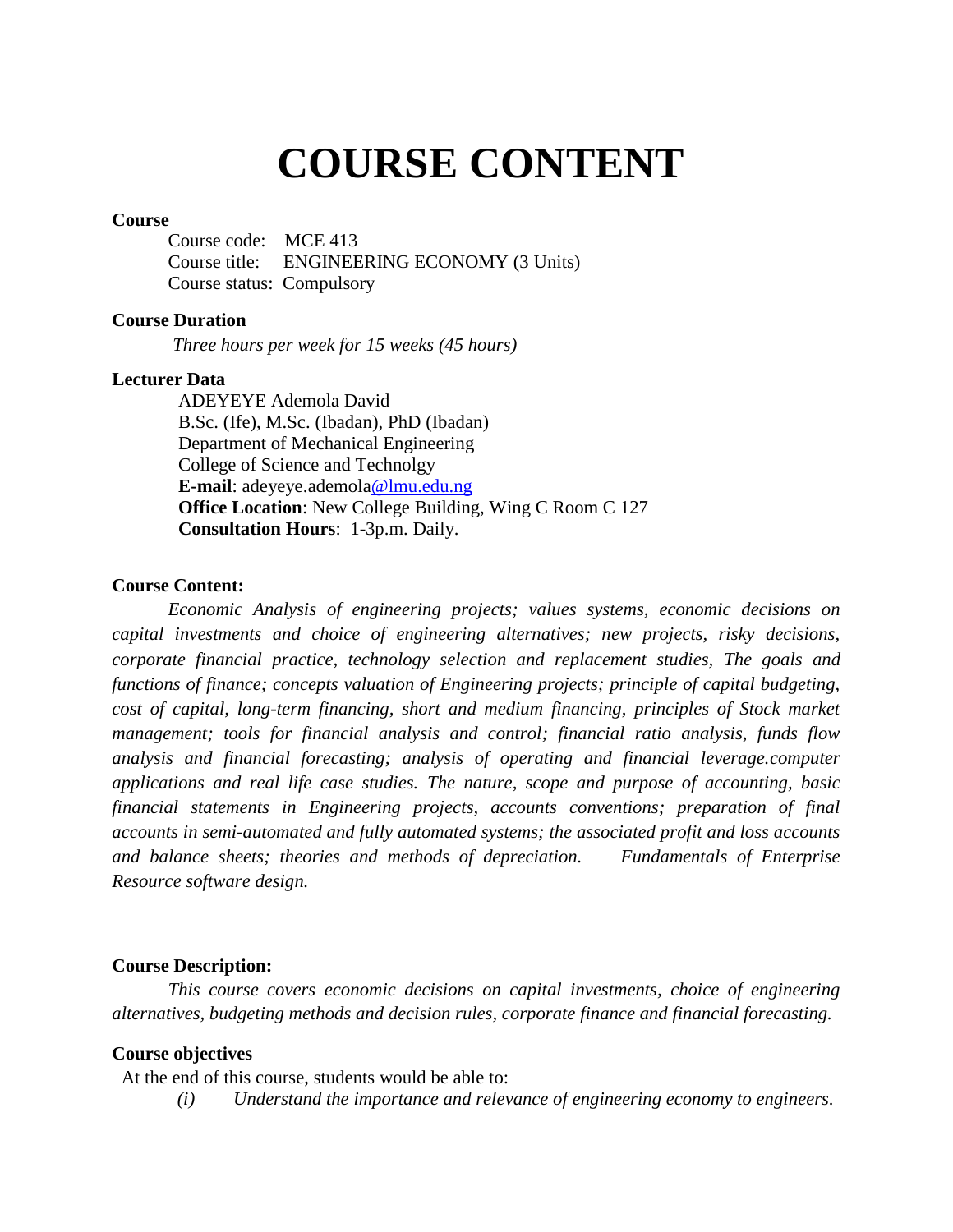- *(ii) Understand time value of money and various compound interest formulas and know how to use them.*
- *(iii) Understand methods of making economic decisions on capital investments, project selection, technology selection and replacement of assets.*
- *(iv) Understand the need for capital budgeting, methods of capital budgeting and factors influencing capital budgeting.*
- (V) lienderstand met es dia of financial of vecution etc on destand space in type sure habitud

#### **Method of Grading**

| S/N | Grading                  | Score $(\%)$ |
|-----|--------------------------|--------------|
|     | Test                     |              |
|     | Assignment               |              |
|     | <b>Final Examination</b> |              |
|     | <b>Total</b>             | 100          |

#### **Course Delivery Strategies – Illustration below:**

*Lecturing method complimented with case studies.* 

# **LECTURE CONTENT**

#### **Module 1**

- **Week 1:** Time value of money, concept of equivalence and interest formulas.
- **Week 2:** Example problems on compounding, discounting, annuity, sinking fund and capital recovery.

**Week 3:** Theories and methods of depreciation.

### **Module 2**

**Week 4:** Capital project screening and selection: convectional and discounted payback methods

**Week 5:** Project screening and selection: Net present worth and internal rate of return methods

**Week 7:** Examples on independent and mutually exclusive projects.

## **Module 3**

Week 8: Needs for capital budgeting and factors that influence Capital budgeting.

Week 9: Methods of capital budgeting and decision rules